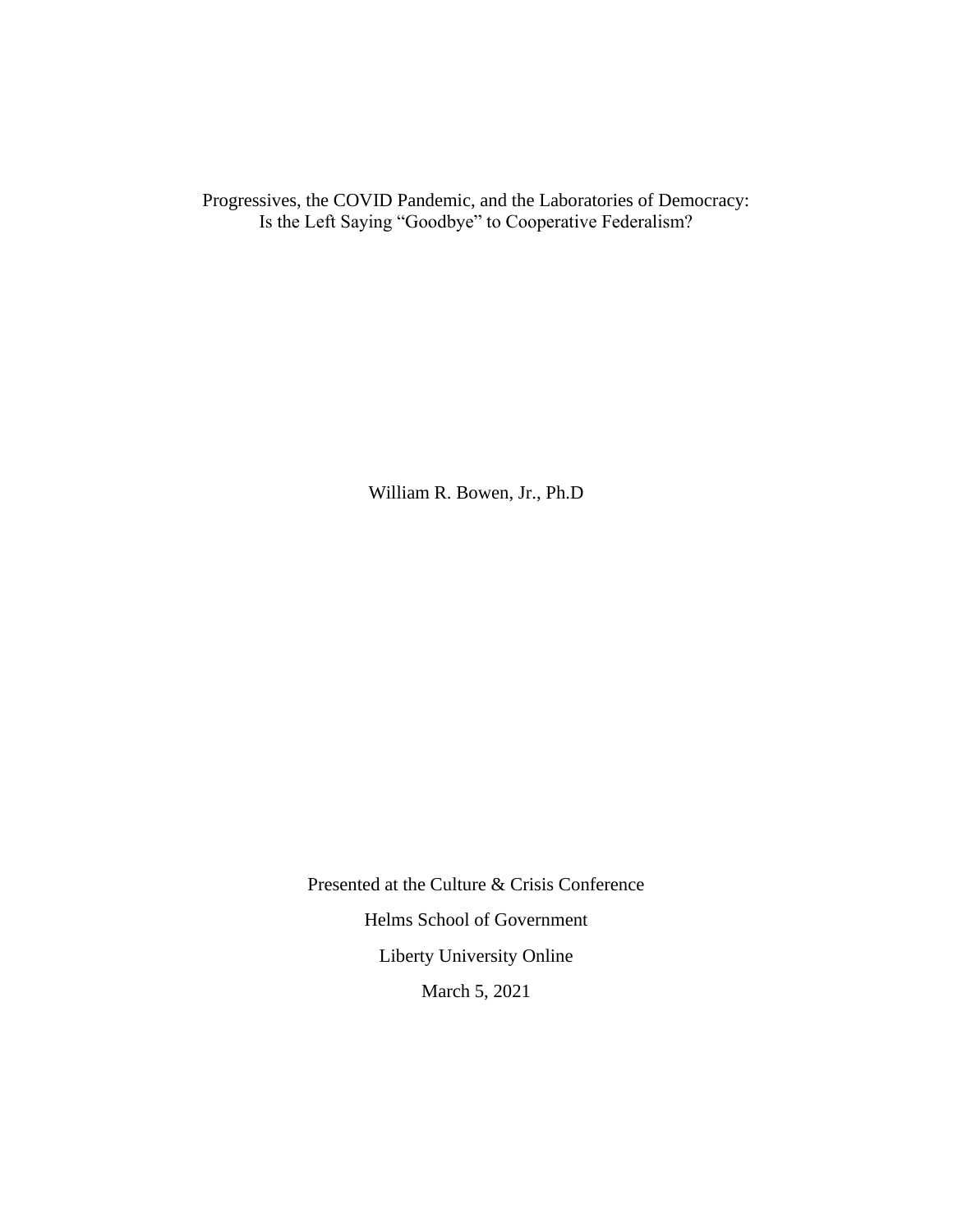William R. Bowen, Jr. is an adjunct professor with Liberty Online and the Helms School of Government. He has advanced degrees in education and political science from Pensacola Christian College, California State University, Fullerton, and Florida State University. He and his wife Diann have five children and three grandchildren.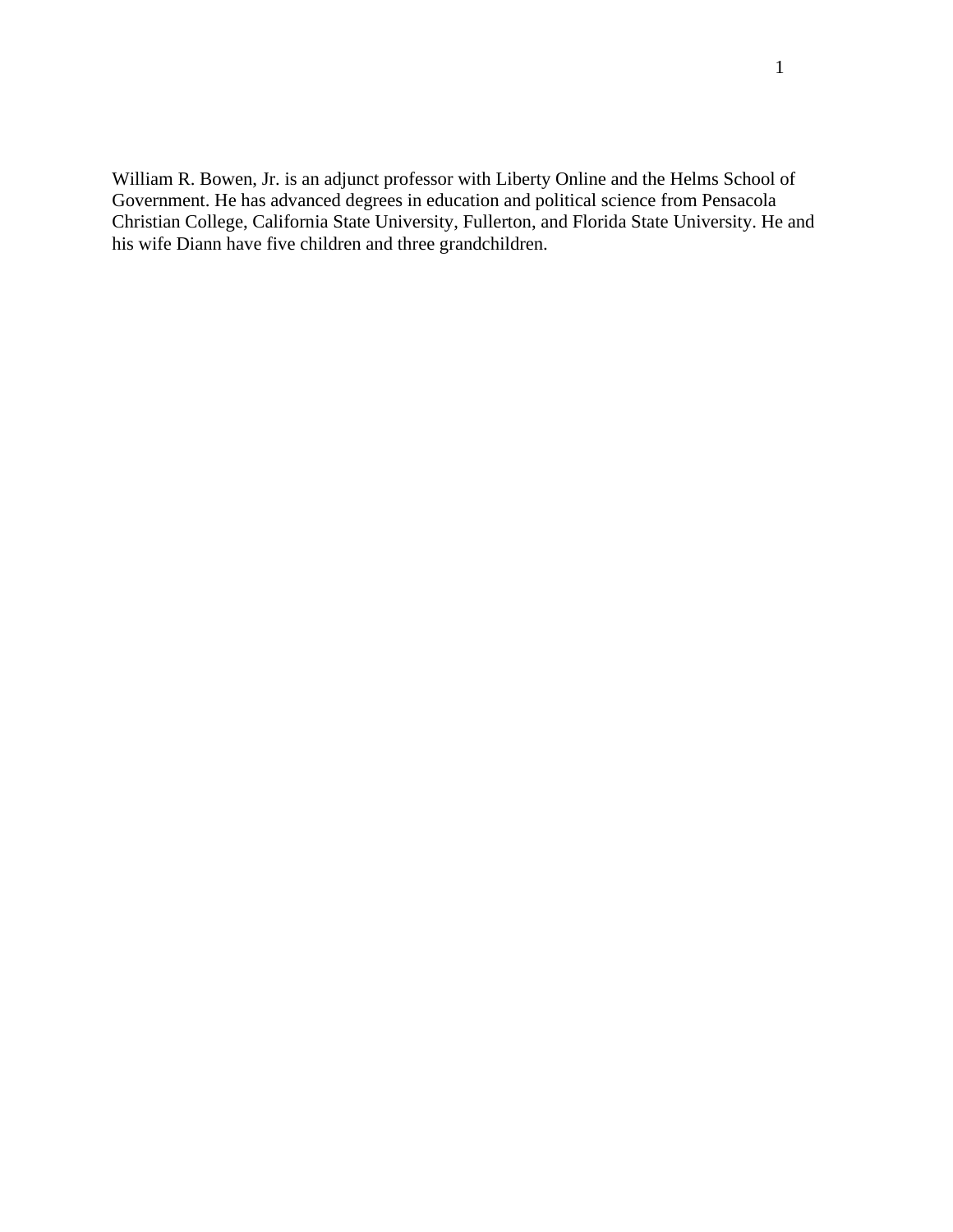### **Introduction**

The COVID pandemic yielded some interesting political outcomes, one of them being that some progressives have looked to the states for the advancing of progressive policies and away from Washington. This can be seen in recent articles where progressives speak wooingly of the "the tenth amendment," "states' rights," and the "laboratories of democracy" which seems to suggest a warming to a more traditional view of federalism and a retreat from progressive-styled cooperative federalism. During the pandemic, progressives are calling some state governors "national heroes"<sup>1</sup> and praising the virtues of decentralization.<sup>2</sup>

Not long ago, a different and even hostile stance toward the state's involvement in policymaking was the norm among progressives. Progressives advanced the view of "cooperative federalism" which posited a strong central national government with states serving as mostly administrators of national policy. States were considered by progressives as too parochial to be the impetus for national policy making.

What should we think of this shift in attitude among some progressives? The pandemic presents an unprecedented crisis that has come to bear on American politics. And because the COVID pandemic is so unprecedented, norms and benchmarks based on experience are difficult to establish. In the area of cooperative federalism, it is difficult to determine "who does what," especially in an era when Washington can step in and preempt almost any area of policy. Cooperative federalism is now considered "national federalism," and even the federalism intended by the framers.<sup>3</sup>

In this paper, I will focus on whether recent progressive praise for state policy leadership and cooperative federalism represent a fundamental shift in progressive ideology or is merely a tactical move by progressives brought on by other factors. The limited focus of this paper will be on Louis Brandeis's concept of the "laboratories of democracy," which is often associated with state policy innovation. Both conservatives and liberals have used the metaphor for many years. Here, the focus will be on progressive ideologues and their recent use of the metaphor. Finally, I will consider some of the implications for federalism and a Christian worldview.

#### **The Laboratories of Democracy**

This investigation focuses on the concept of the "laboratories of democracy" as it has been used when addressing state policy innovation. In 2020, several articles, popular and academic, were written that used the "laboratories of democracy" as a metaphor for the role of state policy leadership during the crisis.

<sup>1</sup> Clay Jenkinson, "Who's in Charge? Coronavirus and the Tenth Amendment." *Governing*, April 17, 2020. https://www.governing.com/context/Whos-in-Charge-Coronavirus-and-the-Tenth-Amendment.html (accessed February 13, 2021).

<sup>2</sup> Archon Fung, "Covid-19 Requires More Democracy, Not Less." *Boston Review*, April 23, 2020. http://bostonreview.net/politics/archon-fung-covid-19-requires-more-democracy-not-less (accessed January 13, 2021).

<sup>3</sup> Like that advocated by Samuel Beer in *To Make a Nation: The Rediscovery of American Federalism* (Cambridge, MA: Harvard University Press, 1993).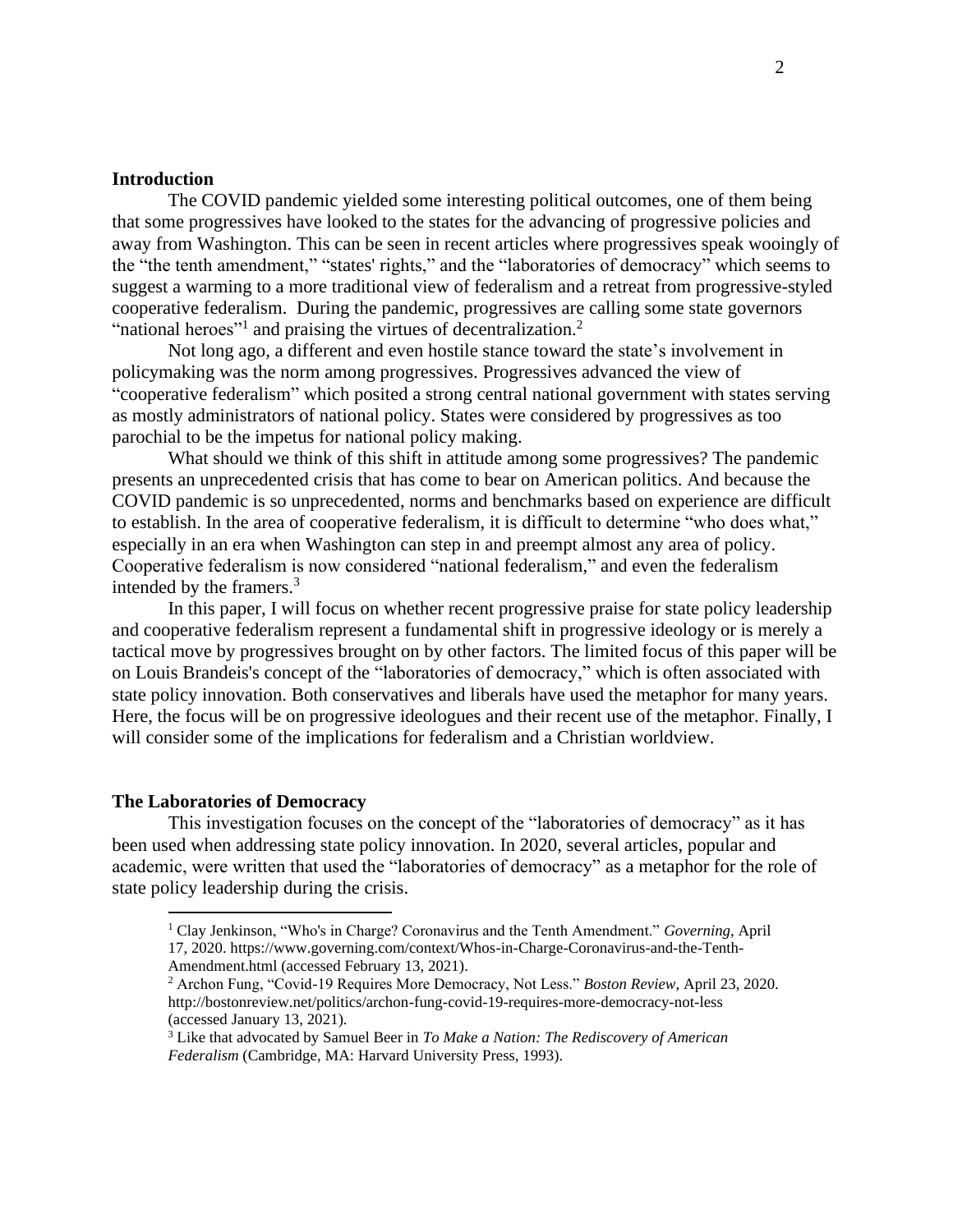The phrase "laboratories of democracy" comes from Justice Louis Brandeis in the court case *New State Ice Co. v. Liebmann* in (1932) in which he said that "a single courageous State may, if its citizens choose, serve as a laboratory; and try novel social and economic experiments without risk to the rest of the country."<sup>4</sup> According to Brandeis's quote, individual states can pursue distinct policy solutions that were created by other states to improve their state's policies. With respect to the recent pandemic, some progressives are characterizing the acts of some states as trying "novel" policies in hopes of confronting the spread of the virus and regarding these policies as "courageous."

If progressives are praising states for acting without Washington's direction during the pandemic, and perhaps even contrary to it, and if they are extolling the benefits of "state innovation" and the constitutional tenth amendment, it signals a different attitude among progressives that historically champions bold central government action, especially during a crisis, and views states as inadequate to provide leadership during a national crisis. The progressive federalist theory of choice has been one that opposed the framer's form of decentralized federalism, what scholars call "cooperative federalism."

### **Progressivism and Cooperative Federalism**

Varying theories of federalism have surfaced since the beginning of the republic. According to Professor Corwin (1950) the traditional idea of dual federalism gave rise to a "cooperative federalism" that favored a national-state relationship characterized by national dominance and state compliance, where the states and Washington might cooperate, but where the states are the "inferior governments" in the federal relationship.<sup>5</sup> George W. Carey noted that one of the two great issues of federalism in modern times is the extent of the national powers v. those of the states.<sup>6</sup> Cooperative federalism provides a vision for the extent of national powers over the powers of the states.

For much of American history, the United States operated under a theory of dual federalism which consigned most policies to the states based on the tenth amendment's reserved powers, and some important delegated powers to the national government. This traditional idea of dual federalism gave way to a modern version called cooperative federalism that Professor Corwin called "a short expression for a constantly increasing concentration of power at Washington in the instigation and supervision of local policies."<sup>7</sup>

Cooperative federalism is progressive federalism. Early progressives like Woodrow Wilson, Frank Goodnow, and Herbert Croly held the framer's constitutional limits in contempt.<sup>8</sup>

<sup>4</sup> Louis Brandeis, Opinion, *New State Ice Co. v. Liebmann*, 285 U.S. 262 (1932).

<sup>5</sup> Martha Derthick, "The Enduring Features of American Federalism." *The Brookings Review* 7, no. 3 (Summer, 1989): 35.

 $6$  The other issue is whether the constitutional union is a compact of the states or a union of its people. George W. Carey, *A Student's Guide to American Political Thought* (Wilmington, DE: ISI Books, 2004), 64.

<sup>7</sup> Edwin Corwin, "The Passing of Dual Federalism," *Virginia Law Review* 36, no. 1 (1950): 21.

<sup>&</sup>lt;sup>8</sup> "The Progressive Era was the first major period in American political development to feature, as a primary characteristic, the open and direct criticism of the political and constitutional theory of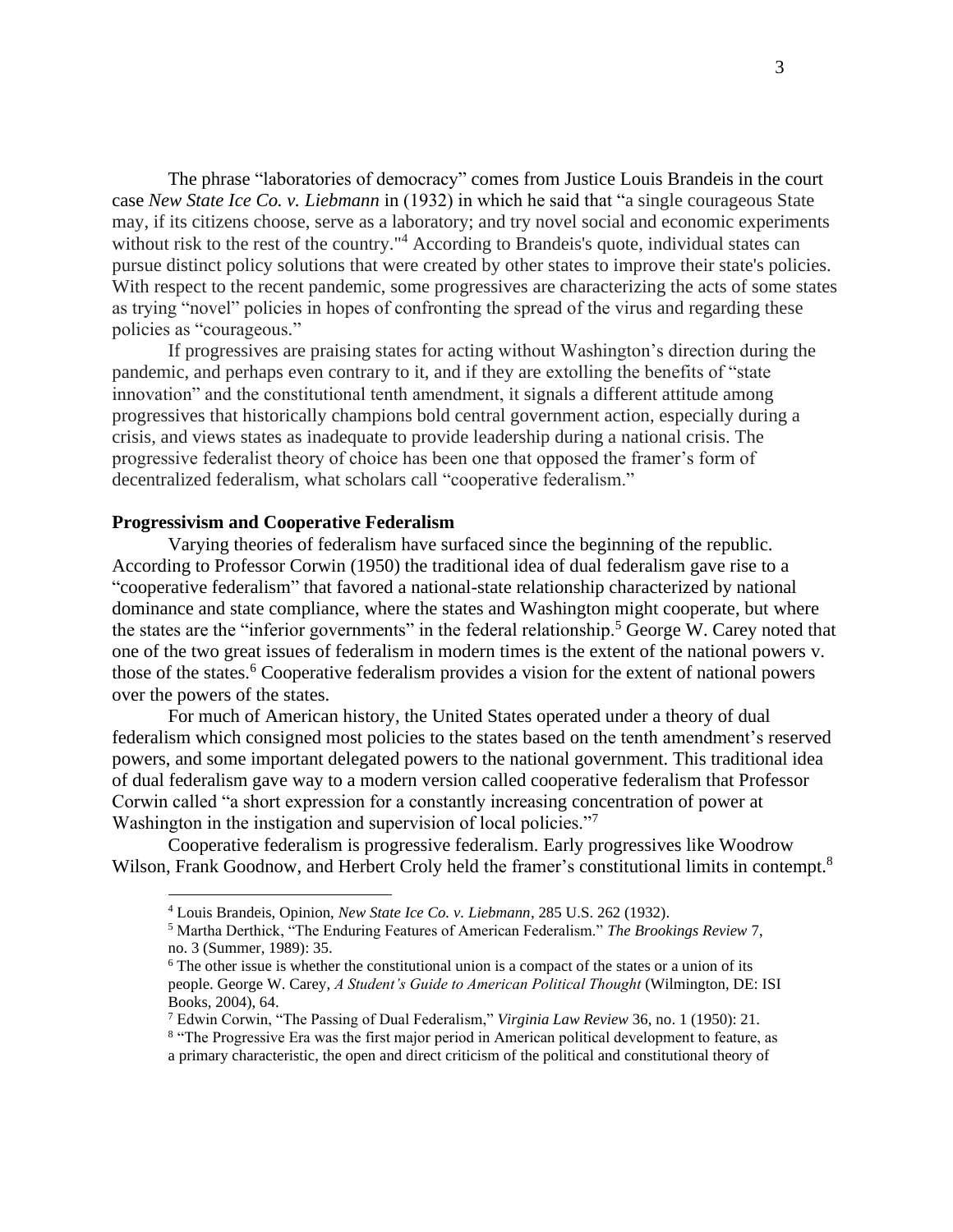Their quasi-Hegelian vision was one of a powerful national government that would subordinate the state and local governments. That vision was realized in the meta welfare schemes like the New Deal, the Great Society, and more recently, Obamacare. With cooperative federalism came practices such as the grants-in-aid, along with conditions, and practices such as direct orders (like those contained in the Equal Employment Opportunity Act [1972]), crosscutting requirements, crossover sanctions, and partial preemptions.<sup>9</sup> These tools of "intergovernmental relations" allowed Washington to maintain control over much of state policy, leaving the states as Derthick's "inferior governments" in the federal mix. State and local governments have been conditioned to expect that Washington would be at the head of any crisis like that of 9-11 and Hurricane Katrina.

### **References to the "Laboratories of Democracy," Past and Present**

In this initial investigation, I was interested in looking at whether there was a prima facie case for a shift in attitudes among progressives away from cooperative federalism, based on an apparent warming to traditional favorable appeals to the tenth amendment and states' rights. Toward that end, I surveyed peer-reviewed articles over the past twenty years that used the expression "laboratory of democracy" in its title.<sup>10</sup> A conclusion to draw from these articles and the use of the metaphor in the last twenty years is that, while there are several references to the

http://www.nlnrac.org/critics/american-progressivism [accessed February 16, 2016]). <sup>9</sup> United States Advisory Commission on Intergovernmental Relations, "The Techniques of

the American founding" (Ronald Pestritto, *Progressivism and America's Tradition of Natural Law and Natural Rights.* Natural Law, Natural Rights and the Constitution,

Intergovernmental Relations," in *American Intergovernmental Relations: Foundations, Perspectives, and Issues*, Fifth edition, ed. Laurence O'Toole, Jr. and Robert Christensen (Thousand Oaks, CA: Congressional Quarterly, 2013), 252-257.

<sup>&</sup>lt;sup>10</sup> Because the "articles in social science journals and law reviews quoting Brandeis are too numerous to list" (Tarr, 2001, 39, n. 11), I narrowed my focus to look at public policy peerreviewed articles where the phrase "laboratory of democracy" or "laboratories of democracy" was in the title. I found only three articles since 2000 (Tarr, "Laboratories of Democracy?", Barrilleaux, and Brace, "Notes from the Laboratories of Democracy," and Lowery, et al., "Policy Attention in State and Nation"). When I removed the phrase "public policy," I got 22 articles which I narrowed to 10. The narrowing was due to the use of the "laboratories of democracy" phrase not in keeping with the Brandeis quote. The subject matter of the articles using the "laboratories of democracy" metaphor varied. Among the topics were clarification of Brandeis's metaphor (Tarr, "Laboratories of Democracy?"), state campaign finance reform (Schultz, "Laboratories of Democracy"), state and market strategies to reduce uninsurance in the states (Barrilleaux and Brace, "Notes from the Laboratories of Democracy"), federal health care reform via state health care experimentation (Kucskar, "Laboratories of Democracy"), policy innovation in decentralized governments (Galle and Leahy, "Laboratories of Democracy?"), state tort law (Klass, "Tort Experiments in the Laboratories of Democracy"), whether state-level policy diffusion affects national policy agenda setting (Lowery, et al., "Policy Attention in State and Nation"), lethal injection protocols (Blythe, "'Laboratories of Democracy' or 'Machinery of Death'?"), state constitutions (McGinley, "Results from the Laboratories of Democracy"), and the status of healthcare reform in gubernatorial elections (Johnson and Kishore, "Laboratories of Democracy").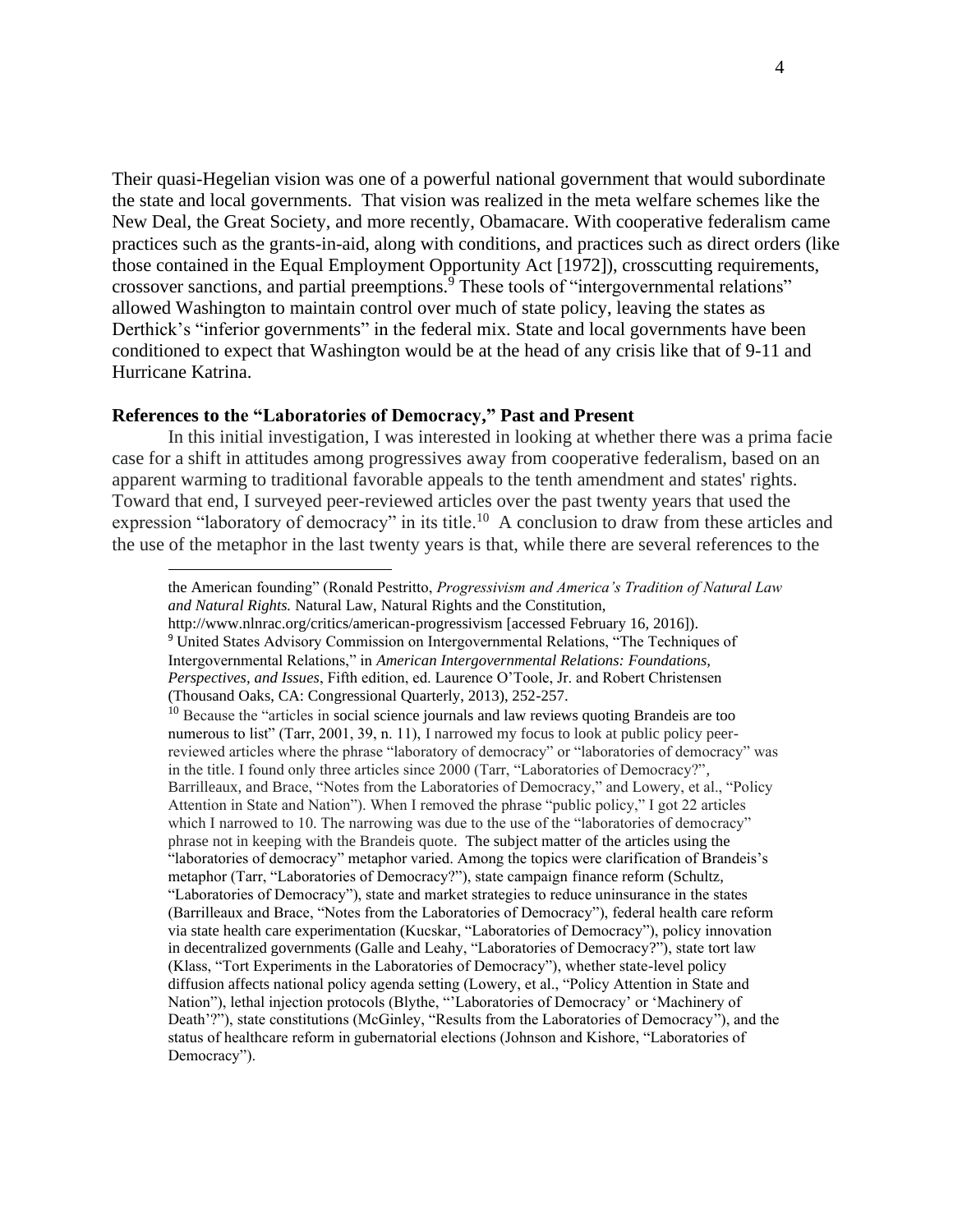laboratory of democracy relating to health care policy, the usage of the metaphor is diverse. Few of the articles analyze the concept; most are content to use it as a catchphrase or as a synonym for "state policy innovation." The conclusion that I draw from this is that while the usage of the metaphor is pervasive according to Tarr, it has not been a sufficiently powerful metaphor to provide direction, either theoretically or practically for state policy innovation. Furthermore, there is no indication in the academic literature that the idea of states as laboratories of democracy supplanted the progressive ideological and pragmatic commitment to cooperative federalism.

After looking at the peer-reviewed literature, I did a Google search of articles that used the expression "laboratories of democracy" and "COVID" in their articles during 2020. I obtained six articles.<sup>11</sup> It is these articles that I analyze below, considering whether progressives are abandoning cooperative federalism in favor of greater regional orientation toward policymaking.

# **Analysis of Recent Articles Pertaining to the Laboratories of Democracy and the COVID Pandemic**

Recent articles on the pandemic and federalism suggest that progressives might be in retreat from cooperative federalism and embracing state policy experimentation and implementation as a proxy for national policy leadership. In this section, the idea that cooperative federalism might be in retreat will be discussed. This will be followed by a discussion of the perceived merits of state policy innovation, along with some of its limits.

**Is cooperative federalism in retreat among progressives?** The idea that cooperative federalism might be shoved to the side is especially intriguing because "cooperative federalism" is "progressive federalism." However, there is some evidence that there are cracks in the progressive commitment to cooperative federalism. Jenkinson excitedly remarks that "suddenly the nearly forgotten Tenth Amendment is relevant again!"<sup>12</sup> Baker quotes the tenth amendment as authoritative and praises it as having "empowered state and local governments across America to make a difference in their communities without the help of Washington."<sup>13</sup> He also treats as factual the concept of state sovereignty noting that the historical foundations of state sovereignty are 1) federalism and 2) the laboratories of democracy."<sup>14</sup>

 Fung attacks the hubris of centralized authority thinking that they know what is "best," stating that "It is tempting for those in big central government to think that they know better and so try to develop the best policies, the best plans, the best forecasts, the best tests and impose

.

<sup>&</sup>lt;sup>11</sup> Keeling Baker, "A Progressive Call to Arms: Laboratories of Democracy," Michael Cornfield, "The States We're In: Can 'Laboratories of Democracy' Conquer Covid-19?," Phillip Elliot, "Why State-Run Vaccine Delivery Could be Bumpy," Archon Fung, "Covid-19 Requires More Democracy, Not Less," Clay Jenkinson, "Who's in Charge? Coronavirus and the Tenth Amendment," Donald Kettl "States Divided: The Implications of American Federalism for COVID‐19." Opinion articles and blogs were excluded.

<sup>12</sup> Jenkinson, "Who's in Charge?"

<sup>&</sup>lt;sup>13</sup> Keeling Baker, "A Progressive Call to Arms."

<sup>&</sup>lt;sup>14</sup> Jenkinson, "Who's in Charge?"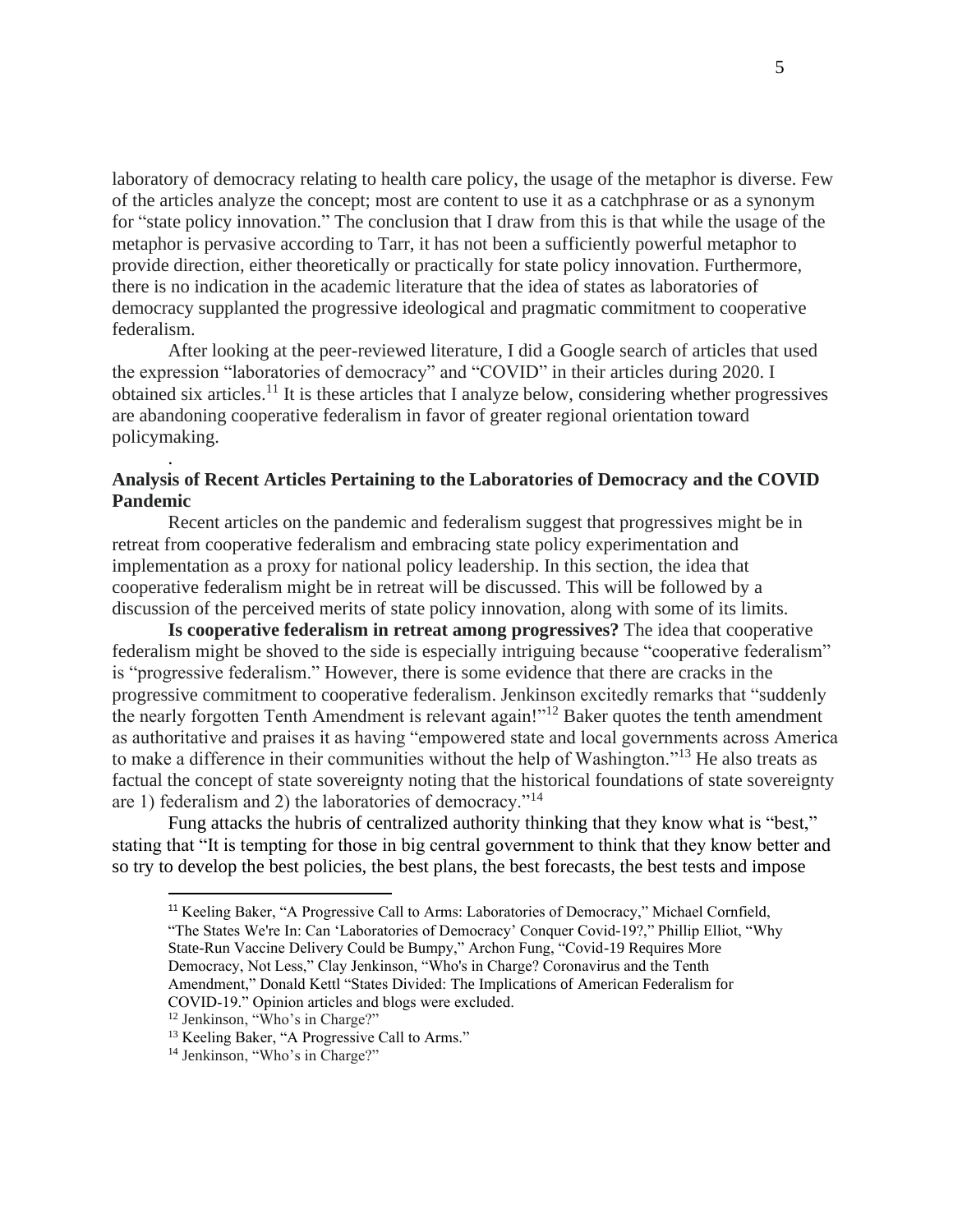them on the states and localities. If they had done that in Washington State, more of its residents would have gotten sick and died."<sup>15</sup> Instead of playing the role that they know what is "best," central governments should instead refocus during the pandemic from knowing what is best to effectively disseminating successful practices to the state and local levels, according to Fung.<sup>16</sup>

Fung is also not encouraged by other centralized states and their handling of the pandemic. France, Italy, and Spain have not inspired confidence in their response to the virus and they are highly centralized states. Kettl points out how the United States is out of step with how other nations are handling the pandemic and cites Germany as a model to which the United States should aspire.<sup>17</sup> Fung also praises Germany, but for the decentralized features of its state. He also notes that private and non-profit organizations moved more quickly to implement socialdistancing policies than did Washington.<sup>18</sup>

A part of the value of decentralized systems is that they provide a check on state powers to ensure that democratic principles prevail. Fung advances an uncharacteristic progressive position that democratic principles might conflict with the values of centralized authority and they might be more in alignment with decentralized authority. Centralized government must conform to democratic principles. According to Fung, we cannot sacrifice our "democratic impulse"<sup>19</sup> which has manifested itself in practices such as "questioning authority, raising alternative perspectives, vigorous debate, disagreement, and experimentation" in order to achieve centralized government. Fung calls this "dangerously misguided."<sup>20</sup>

While the assumption among progressives has normally been that "national problems require national solutions," some progressives, like Jenkinson, have questioned the assumption. It is possible that, given our existing federal arrangement, a strong local role might be essential. He notes that "a patient enters a local hospital to be treated by local medical professionals."<sup>21</sup> He also remarks that a decentralized approach is needed because a centralized system is missing, noting that "absent a national health-care system, medical treatment in the United States is delivered by a dizzying range of systems, with widely different results depending on the availability of insurance, affordability and coverage options, but also social class and regional political philosophies."<sup>22</sup>

A foundational principle of cooperative federalism is the preference for expert knowledge, favoring it over the constitutional principle of government by consent.<sup>23</sup> But Fung

<sup>&</sup>lt;sup>15</sup> Fung, "COVID-19 Requires More Democracy, Not Less."

<sup>16</sup> Ibid.

<sup>&</sup>lt;sup>17</sup> Kettl, "States Divided."

<sup>&</sup>lt;sup>18</sup> Fung, "COVID-19 Requires More Democracy, Not Less."

<sup>19</sup> Ibid.

 $20$  Ibid.

<sup>21</sup> Jenkinson, "Who's in Charge?"

<sup>22</sup> Ibid.

 $23$  "The idea of separating politics and administration—of grounding a significant portion of government not on the basis of popular consent but on expertise—was a fundamental aim of American Progressivism and explains the Progressives' fierce assault on the Founders' separationof-powers constitutionalism" (Ronald Pestritto, "The Birth of the Administrative State: Where it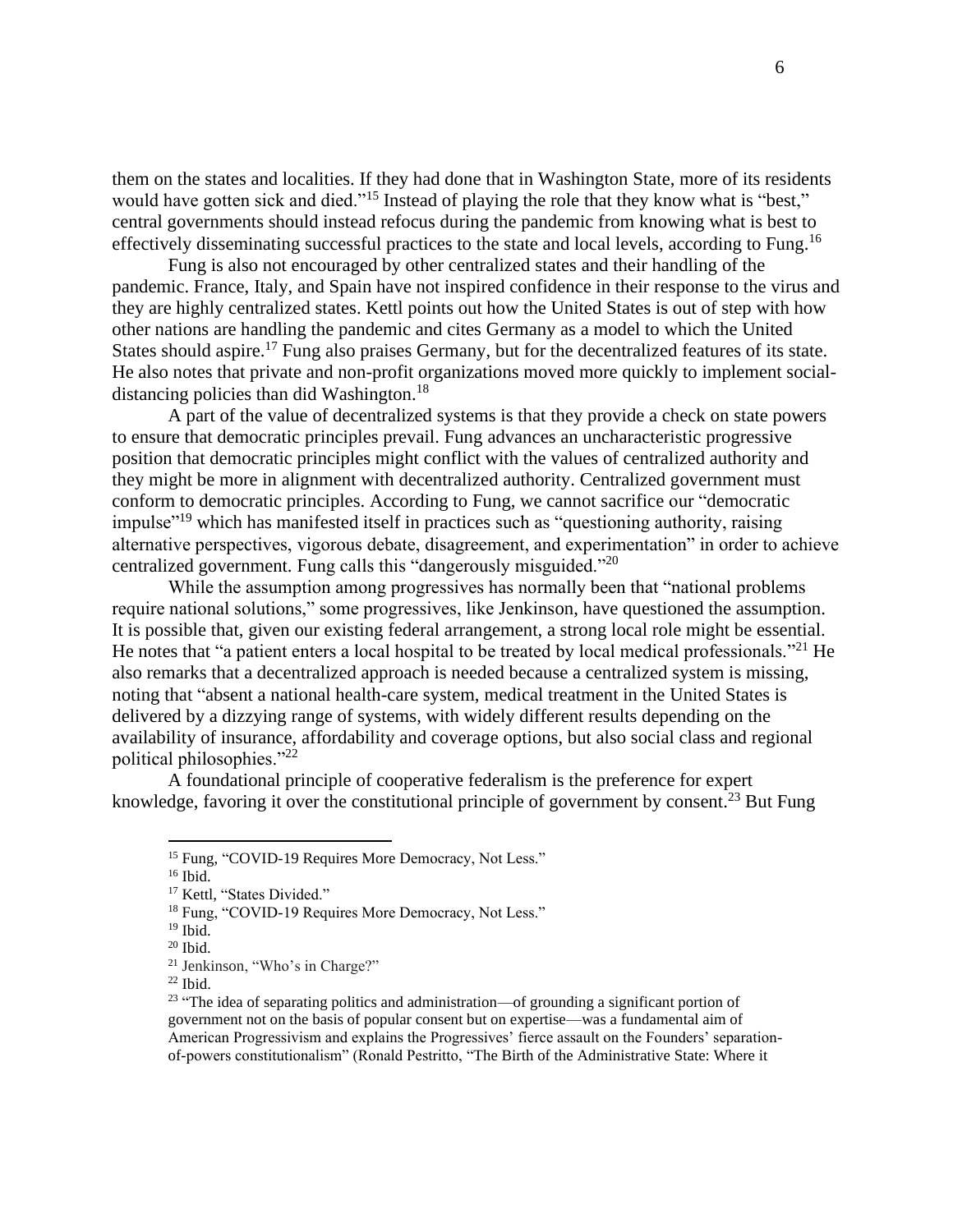undermines the commitment to uniform expert knowledge during the pandemic, noting that "scientists and experts rarely speak with one voice, and this pandemic is no exception...Experts make mistakes just like the rest of us; they are fallible."<sup>24</sup>

**Two cheers for the laboratories of democracy.** When comparing the states to the national government, progressives often portray states as too parochial and sectarian to be leaders of national policy, thinking of them as the "the neglected middle children of federalism..."<sup>25</sup> However, during the pandemic, a different attitude was reflected among some progressives. Some of the praise for state government was for progressive governors. In history, Robert LaFollette, and more recently, Governors Newsom, Cuomo, and Inslee have been praised as "national leaders," and even "almost shadow presidents."<sup>26</sup> Cornfield noted that "Cuomo is the biggest star in a constellation of governors made famous by the pandemic."<sup>27</sup> Publicly, the most visible demonstrations of their policies are the wearing of masks, the testing for the virus, and the practice of "social distancing."

There has also been praise for states as the innovators of policy like the state of Massachusetts with its Health Care Act which was the precursor to Obamacare.<sup>28</sup> Baker praises California as "the state leading the charge for progressive policy experimentation"<sup>29</sup> while Jenkinson praises Colorado as a laboratory of democracy in the area of medicinal and recreational marijuana: "Colorado was thus a 'laboratory' in which to work out the kinks of legalization in one jurisdiction, from which other states could learn important lessons of what to do and not to do if they chose to follow suit."<sup>30</sup>

However, not all progressives commenting on the pandemic are sanguine about relying on the laboratories of democracy during a crisis like the pandemic. Elliot, for example, is critical of a state-run distribution of the vaccine as opposed to a national policy. He suggests that "laboratories for democracy sounds honorable when it comes to tax policy but may prove to be folly when it comes to serving a lifeline to a country hobbled by a pandemic" and compares dealing with the pandemic like fighting a domestic war.<sup>31</sup> However, Jenkinson disagrees saying that the Trump Administration is right when it says that "one size fits all" will not work in every case. It is "an imprecise tool with which to combat the pandemic."<sup>32</sup>

Came from and What it Means for Limited Government," Heritage Foundation First Principles Series, no. 16, November 20, 2007, https://www.heritage.org/political-process/report/the-birth-theadministrative-state-where-it-came-and-what-it-means-limited [accessed January 31, 2018]). <sup>24</sup> Fung, "COVID-19 Requires More Democracy, Not Less."

<sup>25</sup> Cornfield, "The States We're In."

<sup>26</sup> Jenkinson, "Who's in Charge?"

<sup>&</sup>lt;sup>27</sup> Cornfield, "The States We're In."

<sup>&</sup>lt;sup>28</sup> Keeling Baker, "A Progressive Call to Arms"; Elliot, "Why State-Run Vaccine Delivery Could be Bumpy."

<sup>&</sup>lt;sup>29</sup> Keeling Baker, "A Progressive Call to Arms."

<sup>30</sup> Jenkinson, "Who's in Charge?"

<sup>&</sup>lt;sup>31</sup> Elliot, "Why State-Run Vaccine Delivery Could be Bumpy."

<sup>32</sup> Jenkinson, Who's in Charge?"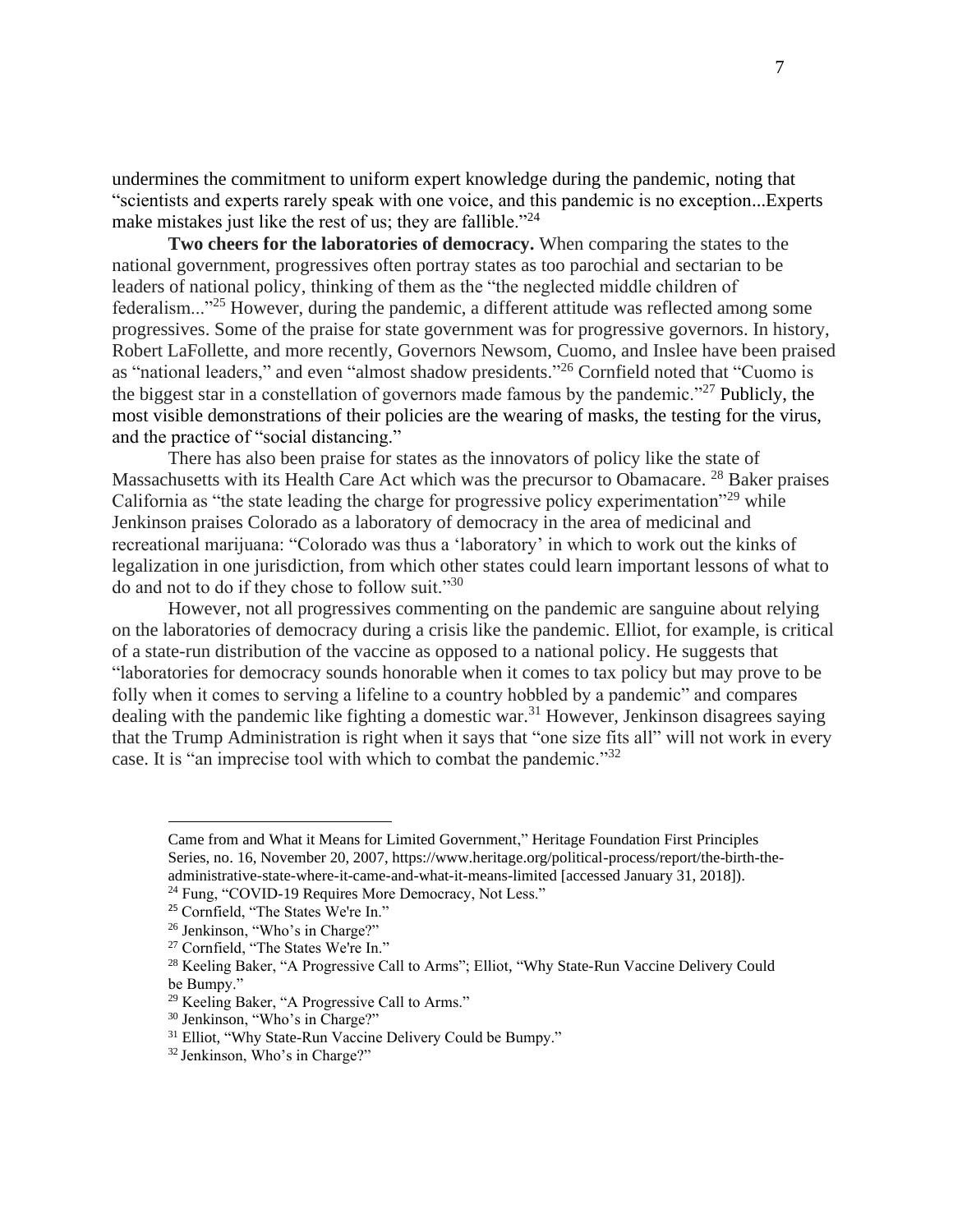Kettl's critique of the laboratories of democracy focuses on the condition that any promise of states fulfilling such a role is constrained by other factors outside of the state's control. The state's response to COVID is not just a reaction to a crisis; their response is made in a broader policy context, a "policy stream," from which policy decisions are made. Kettl sees this as a problem for the states acting as laboratories of democracy, because needed practices like testing and experimentation were not at the forefront of these state "laboratories" during the pandemic. As Kettl puts it, "COVID-19 created a laboratory, but one without experimentation."<sup>33</sup>

#### **Discussion and Conclusion**

In this final section, I will draw some conclusion about progressives and their commitments to cooperative federalism and progressive principles. Also, the role that the framer's federalism continues to play and the Christian's commitment to the Christian worldview in light of the discoveries highlighted will be evaluated in this paper.

**Progressives, cooperative federalism, and the laboratories of democracy.** Since only some progressives appear friendlier with the tenth amendment and "states' rights" since the pandemic and the academic literature with respect to the "laboratories of democracy" is diverse, and there is little analysis of the "laboratories of democracy" concept as an adequate descriptive framework for federalism, there is faint evidence that the changes in the rhetoric on the part of progressives in this pandemic are attributable to substantive philosophical or world view changes. Of course, we can't say definitively that there is not a latent change among progressives in place or that we will not see further motion toward progressive federalism that favors decentralization. A reasonable explanation both from past academic literature and current popular articles is that this shift away from cooperative federalism does not represent a fundamental change in progressive ideology. Rather, the idea that the shift represents a change in strategy should be further explored by future researchers.

Another area that should be further explored is the role that the Trump administration might have played in the progressive's more favorable views toward traditional federalist concepts such as the tenth amendment, and states' rights. There were some articles during the Trump presidency, but prior to 2020, that also spoke favorably of the laboratories of democracy. Perhaps the progressive shift was political and that a shift in progressive views on federalism was apparent during the Trump administration and before the pandemic.

**The Constitution, federalism, and the laboratories of democracy.** Whether modern progressivism is departing from cooperative federalism has implications for federalism provided by the framers. For example, if progressives have softened their animus toward the tenth amendment, we might witness an ideological realignment with respect to the theories of the Constitution that progressives espouse.

Some of the authors, like Jenkinson, speak of the tenth amendment and even "state sovereignty" as authoritative.<sup>34</sup> However, Jenkinson also says that "The Constitution does not

<sup>33</sup> Kettl, "States Divided," 596.

<sup>&</sup>lt;sup>34</sup> Jenkinson, "Who's in Charge?"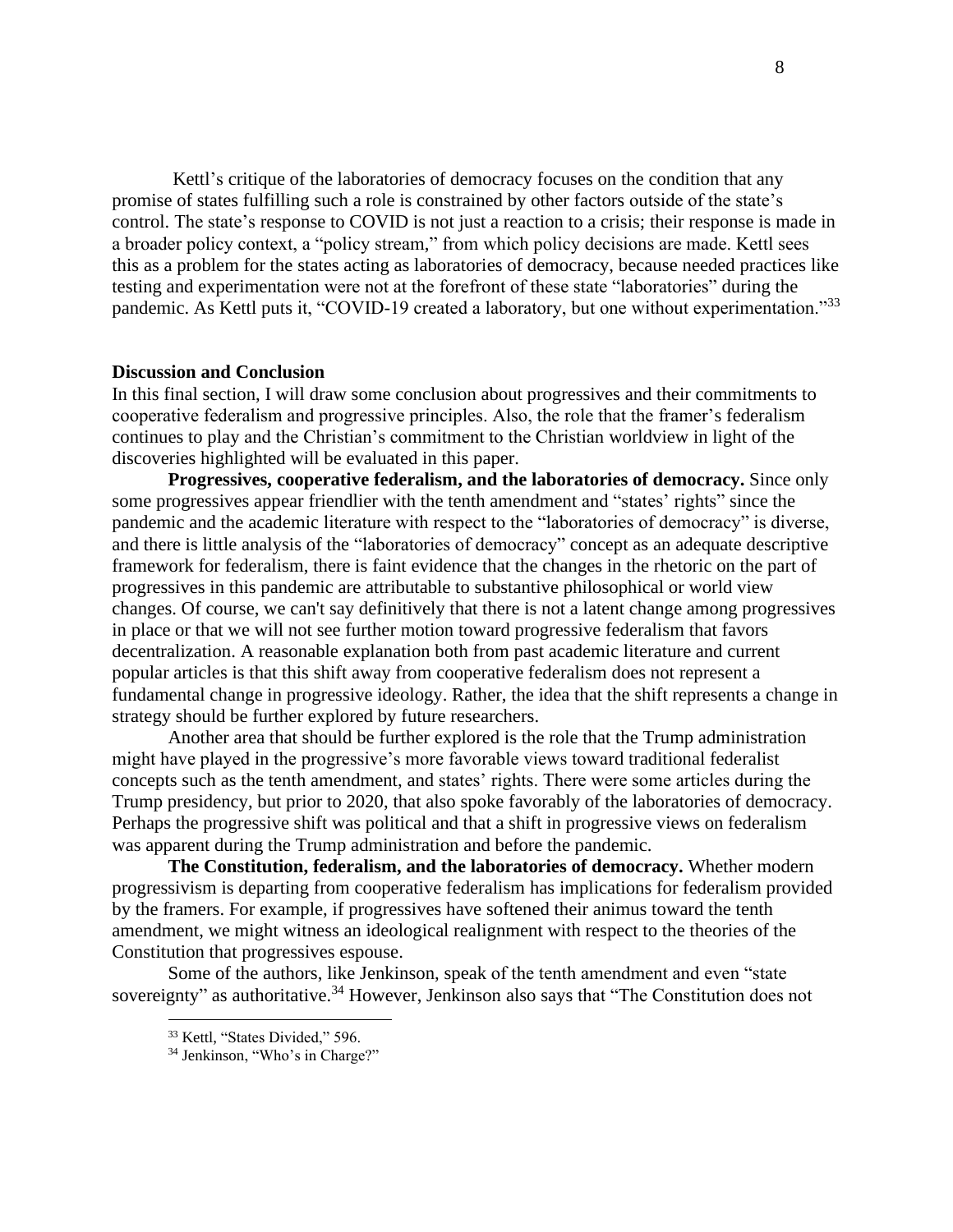provide clear guidelines for elected officials or government functionaries."<sup>35</sup> And while it is true that the Constitution does not provide a bright line between the state role and the national role in a pandemic, it does provide a set of principles such as federalism, the separation of powers, and checks and balances that encourage decentralization and the diffusion of power across political actors and across regions.

Fung suggests that progressives should disregard the law if the goal is to advance greater knowledge of the disease, like tracking the spread of the virus. Fung praises Dr. Helen Chu's decision to defy the law to repurpose her study to track the spread of the COVID-19 virus within the state even though Dr. Chu not only defied the law, but also risked subject confidentiality.

The Constitution which represents our fundamental law cannot be discarded so frivolously during a crisis. Sadly, past American history has demonstrated too often that during times of national crises, like the Civil War or the Depression, the Constitution is one of the early casualties.

The rule of law is not the only constitutional principle likely to be imperiled during a crisis. A lot of historical baggage has been laid at the feet of federalism by progressives, namely, that federalism advanced historical segregation and slavery. However, Justice Clarence Thomas noted that, "federalism, per se, is not an evil or a good, it is just a construct, just as the separation of powers is a construct—they are both means that serve certain ends."<sup>36</sup>

**Federalism and the commitment to a Christian worldview**. Like the separation of powers or checks and balances, federalism is a construct of process. It is one of James Madison's "auxiliary precautions" (Federalist #51) designed to check the advance of tyrannical government. So, while federalism may not be a moral principle like honesty or fidelity, the aims of its framers were moral with the purpose of advancing human flourishing along with the security that governments fulfill their role as the ministers of God for the good of the people (Romans 13:4). And that sounds a lot like securing "the blessings of liberty to ourselves and our posterity" as stated in the Constitution's Preamble.

The implementation of the framer's constitutional principles has resulted in a diffusion of power and authority, leading to a general benefit for humankind. In contrast, progressives have tended to place their bet on the ideas and policies of a few planners rather than the many citizens. However, even Fung agrees that "in situations of high stakes and high uncertainty, it is better to attempt many strategies and learn from experience rather than placing one big bet."<sup>37</sup> And while it might be prudent to centralize some elements of policy during a crisis, it is equally prudent that social problems that are greater in number and complexity need a like increase in the number of minds engaged in solving those problems. During a crisis, nations need an increase in intellectual resources. That increase in the number of people and institutions requires a diffusion of power and authority that constitutional federalism affords.

<sup>35</sup> Ibid.

<sup>36</sup> Clarence Thomas, "Why Federalism Matters," *Drake Law Review* 48, no. 2 (2000): 234.

<sup>&</sup>lt;sup>37</sup> Fung, "COVID-19 Requires More Democracy, Not Less."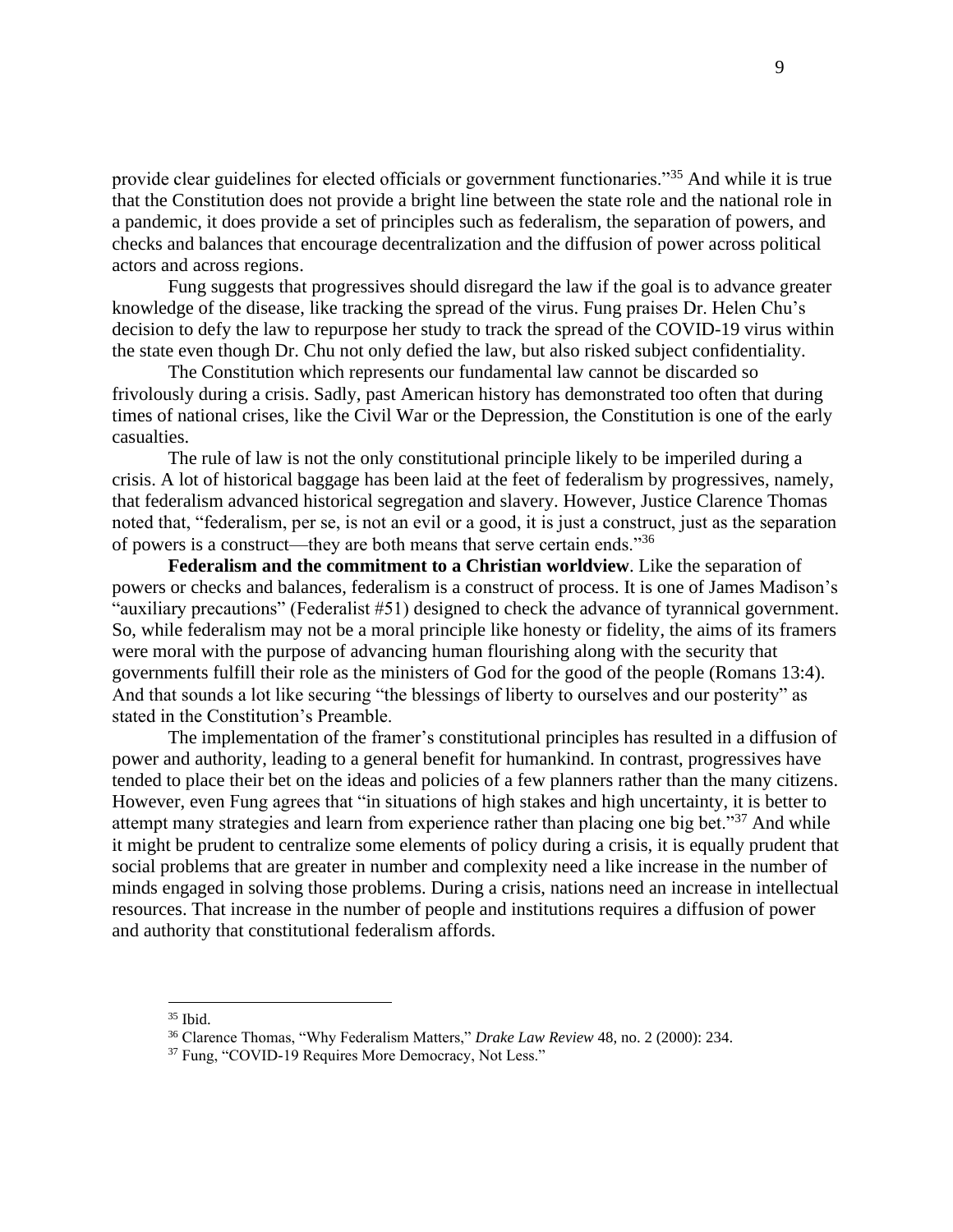# **Bibliography**

Baker, Keeling. "A Progressive Call to Arms: Laboratories of Democracy." *Harvard Political Review.* December 3, 2020. https:// harvard politics.com/laboratories-ofdemocracy/ (accessed January 13, 2021).

Barrilleaux, Charles, and Paul Brace. "Notes from the Laboratories of Democracy: State Government Enactments of Market- and State-Based Health Insurance Reforms in the 1990s." *Journal of Health Politics, Policy & Law* 32, no. 4 (August 2007): 655–683.

Beer, Samuel. *To Make a Nation: The Rediscovery of American Federalism* Cambridge, MA: Harvard University Press, 1993.

Blythe, Harrison. "'Laboratories of Democracy' or 'Machinery of Death'? The Story of Lethal Injection Secrecy and a Call to the Supreme Court for Intervention." *Case Western Reserve Law Review* 65, no. 4 (June 15, 2015): 1269–1289.

Brandeis, Louis. Opinion. *New State Ice Co. v. Liebmann*, 285 U.S. 262 (1932).

Carey, George W. *A Student's Guide to American Political Thought*. Wilmington, DE: ISI, 2004.

Cornfield, Michael. "The States We're In: Can 'Laboratories of Democracy' Conquer Covid-19?" *The Guardian*, July 11, 2020. https:// www.theguardian.com/usnews/2020/jul/11/us-states-laboratories-of- democracy-covid-19 (accessed January 13, 2021).

Corwin, Edwin. "The Passing of Dual Federalism." *Virginia Law Review* 36, no. 1 (1950): 1- 24.

Derthick, Martha. "The Enduring Features of American Federalism." *The Brookings Review* 7, no. 3 (Summer, 1989): 34-38.

Elliot, Phillip. "Why State-Run Vaccine Delivery Could be Bumpy." *Time*, December 14, 2020. https://time.com/5921442/states-vaccine-delivery/ (accessed February 15, 2021).

Fung, Archon. "Covid-19 Requires More Democracy, Not Less." *Boston Review*, April 23, 2020. http://bostonreview.net/politics/archon-fung-covid-19- requires-more-democracynot-less (accessed January 13, 2021).

Galle, Brian, and Joseph Leahy. "Laboratories of Democracy? Policy Innovation in Decentralized Governments." *Emory Law Journal* 58, no. 6 (July 2009): 1333–1400.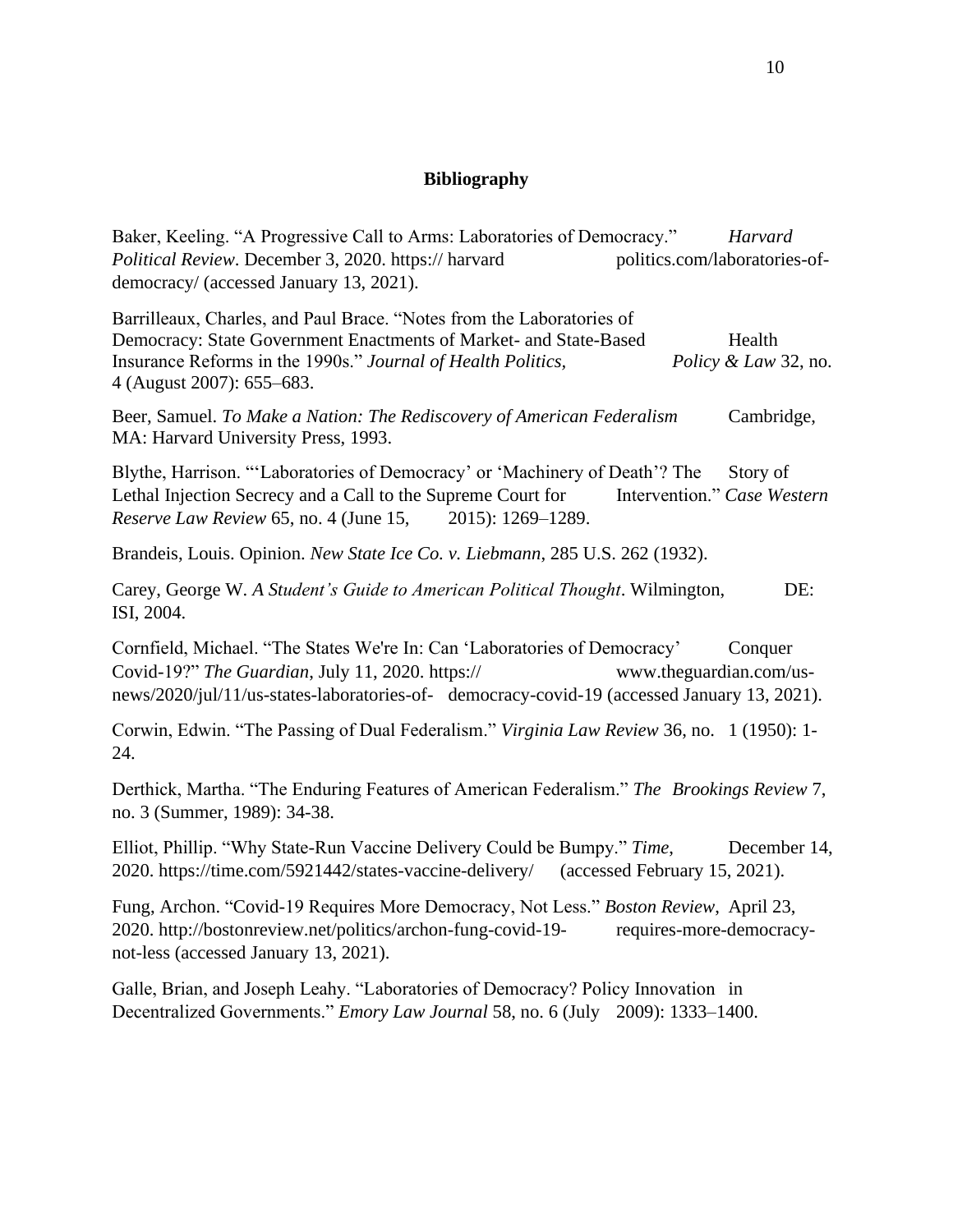Jenkinson, Clay. "Who's in Charge? Coronavirus and the Tenth Amendment." *Governing*, April 17, 2020. https://www.governing.com/ context/Whos-in-Charge-Coronavirus-and-the-Tenth-Amendment.html (accessed February 13, 2021). Kettl, Donald F. "States Divided: The Implications of American Federalism for COVID-19." *Public Administration Review* 80, no. 4 (May 22, 2020): 595–602. Klass, Alexandra B. "Tort Experiments in the Laboratories of Democracy." *William & Mary Law Review* 50, no. 5 (April 2009): 1501–1575. Kucskar, Jonathan. "Laboratories of Democracy: Why State Health Care Experimentation Offers the Best Chance to Enact Effective Federal Health Care Reform." *Journal of Health Care Law & Policy* 11, no. 2 (September 2008): 377–405. "'Laboratories of Democracy Reopen Economies at Different Paces, with Different Rules. And with No Little Controversy." Opportunity Washington. April 22, 2020. https://opportunitywa.org/the-laboratories-of- democracy-reopen-economies-at-differentpaces-with-different-rules-and- with-some-controversy/ (Accessed January 14, 2021). Lowery, David, Virginia Gray, and Frank Baumgartner. "Policy Attention in State and Nation: Is Anyone Listening to the Laboratories of Democracy?" *Publius* 41, no. 2 (March 2011): 286-310. McGinley, Patrick John. "Results from the Laboratories of Democracy: Evaluating the Substantive Open Courts Clause as Found in State Constitutions." *Albany Law Review* 82, no. 4 (October 2018): 1449– 1493. Pestritto, Ronald. *The Birth of the Administrative State: Where it Came from* and What it *Means for Limited Government.* Heritage Foundation First Principles Series, no. 16, November 2007. http://www.heritage.org/ political-process/report/the-birth-the-administrative-statewhere-it-came- and-what-it-means-limited (accessed January 31, 2018). Pestritto, Ronald. *Progressivism and America's Tradition of Natural Law and Natural Rights*. Natural Law, Natural Rights and the Constitution. http://www.nlnrac.org/critics/american-progressivism (accessed February 16, 2016). Schultz, David. "Laboratories of Democracy." *Public Integrity* 6, no. 2 (Spring 2004): 115– 131. Thomas, Clarence. "Why Federalism Matters." *Drake Law Review* 48, no. 2 (2000): 231– 238. United States Advisory Commission on Intergovernmental Relations, "The Techniques of Intergovernmental Relations," In *American Intergovernmental Relations:*